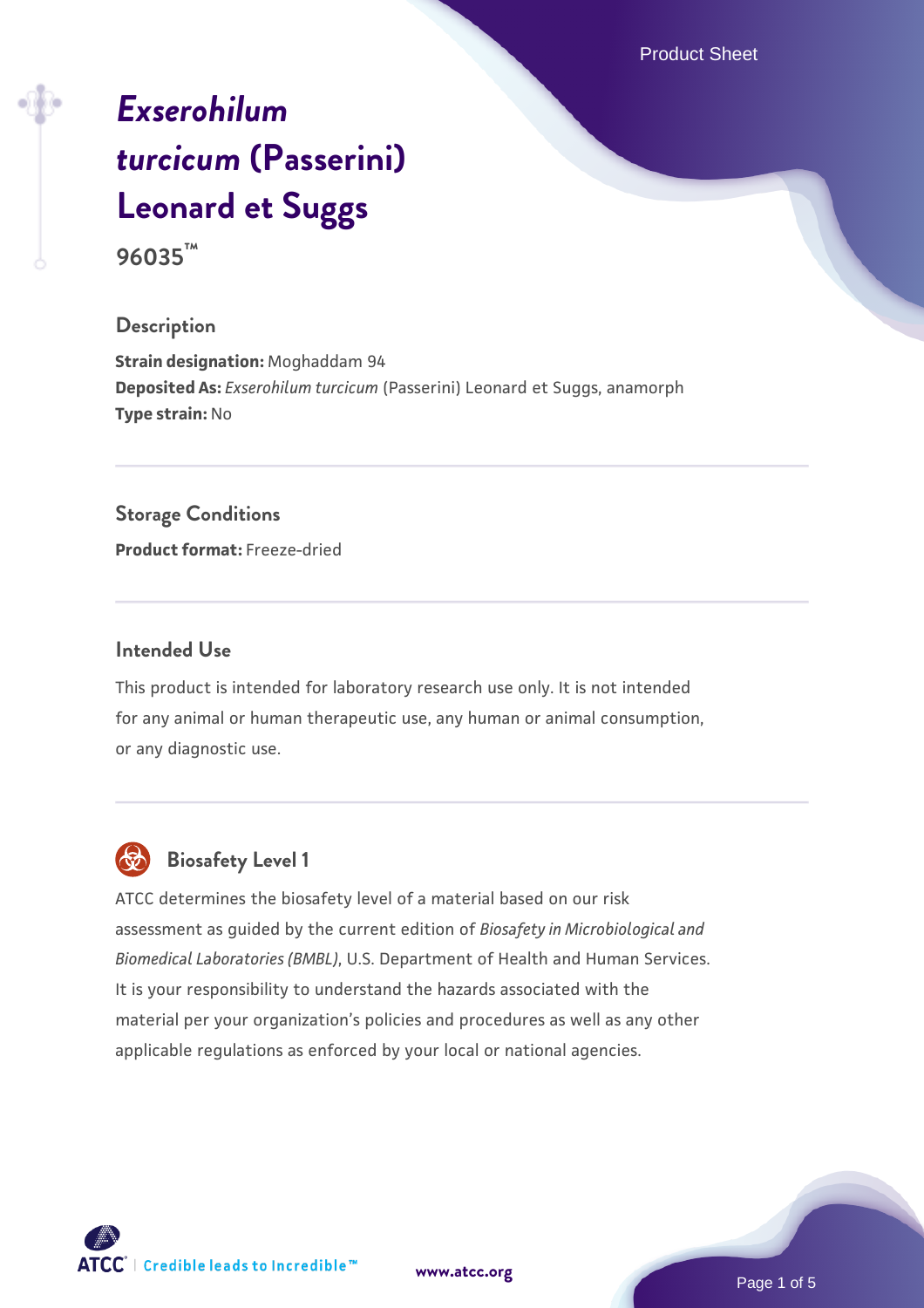ATCC highly recommends that appropriate personal protective equipment is always used when handling vials. For cultures that require storage in liquid nitrogen, it is important to note that some vials may leak when submersed in liquid nitrogen and will slowly fill with liquid nitrogen. Upon thawing, the conversion of the liquid nitrogen back to its gas phase may result in the vial exploding or blowing off its cap with dangerous force creating flying debris. Unless necessary, ATCC recommends that these cultures be stored in the vapor phase of liquid nitrogen rather than submersed in liquid nitrogen.

# **Certificate of Analysis**

For batch-specific test results, refer to the applicable certificate of analysis that can be found at www.atcc.org.

# **Growth Conditions**

**Medium:**  [ATCC Medium 343: V8 juice agar](https://www.atcc.org/-/media/product-assets/documents/microbial-media-formulations/3/4/3/atcc-medium-0343.pdf?rev=fbf48fa24e664932828269db1822ab12) **Temperature:** 24°C **Incubation:** under black and fluorescent lights 12 hrs on/12 hrs off

# **Material Citation**

If use of this material results in a scientific publication, please cite the material in the following manner: *Exserohilum turcicum* (Passerini) Leonard et Suggs (ATCC 96035)

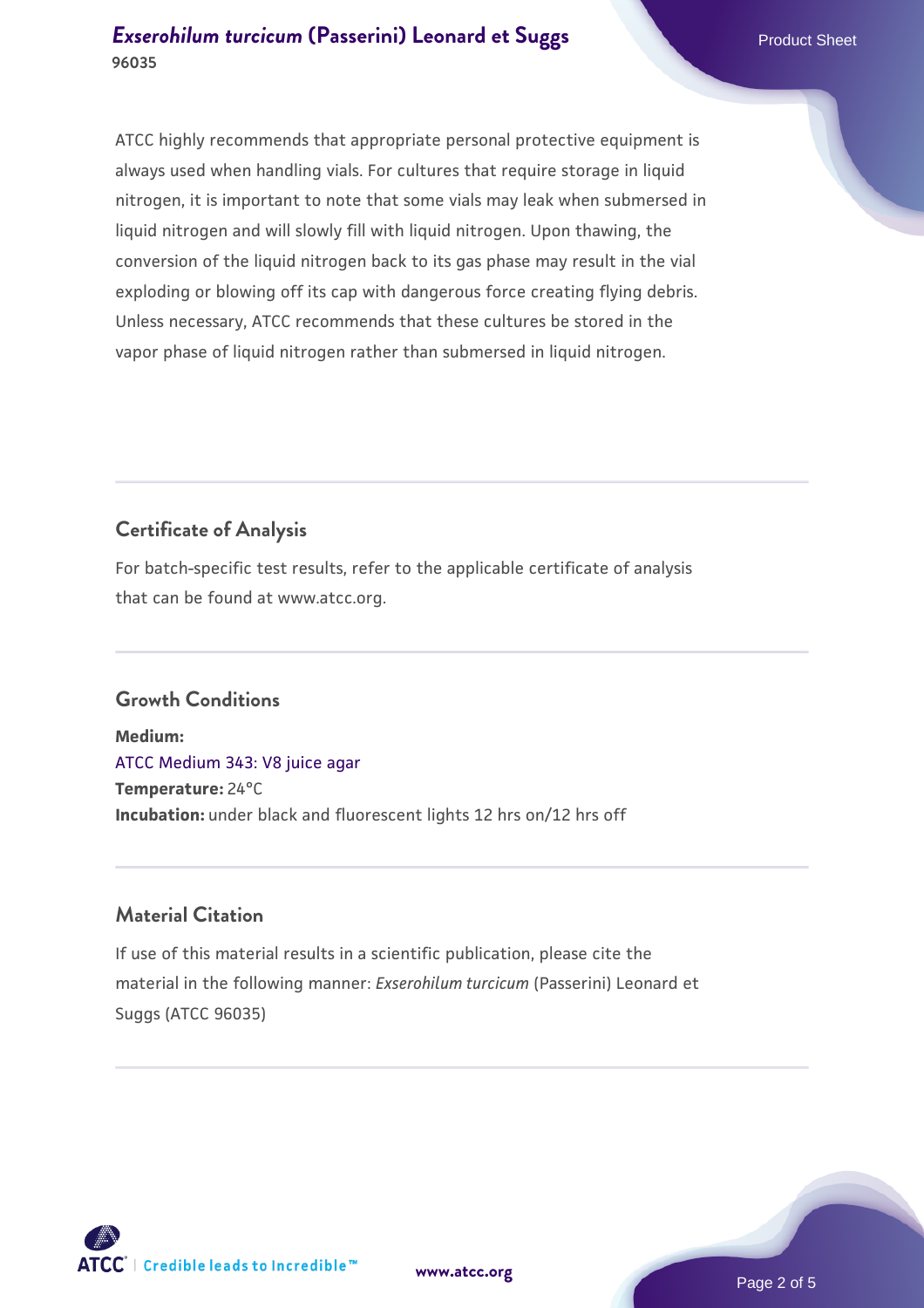#### **[Exserohilum turcicum](https://www.atcc.org/products/96035) [\(Passerini\) Leonard et Suggs](https://www.atcc.org/products/96035)** Product Sheet **96035**

#### **References**

References and other information relating to this material are available at www.atcc.org.

#### **Warranty**

The product is provided 'AS IS' and the viability of ATCC® products is warranted for 30 days from the date of shipment, provided that the customer has stored and handled the product according to the information included on the product information sheet, website, and Certificate of Analysis. For living cultures, ATCC lists the media formulation and reagents that have been found to be effective for the product. While other unspecified media and reagents may also produce satisfactory results, a change in the ATCC and/or depositor-recommended protocols may affect the recovery, growth, and/or function of the product. If an alternative medium formulation or reagent is used, the ATCC warranty for viability is no longer valid. Except as expressly set forth herein, no other warranties of any kind are provided, express or implied, including, but not limited to, any implied warranties of merchantability, fitness for a particular purpose, manufacture according to cGMP standards, typicality, safety, accuracy, and/or noninfringement.

#### **Disclaimers**

This product is intended for laboratory research use only. It is not intended for any animal or human therapeutic use, any human or animal consumption, or any diagnostic use. Any proposed commercial use is prohibited without a license from ATCC.

While ATCC uses reasonable efforts to include accurate and up-to-date information on this product sheet, ATCC makes no warranties or representations as to its accuracy. Citations from scientific literature and



**[www.atcc.org](http://www.atcc.org)**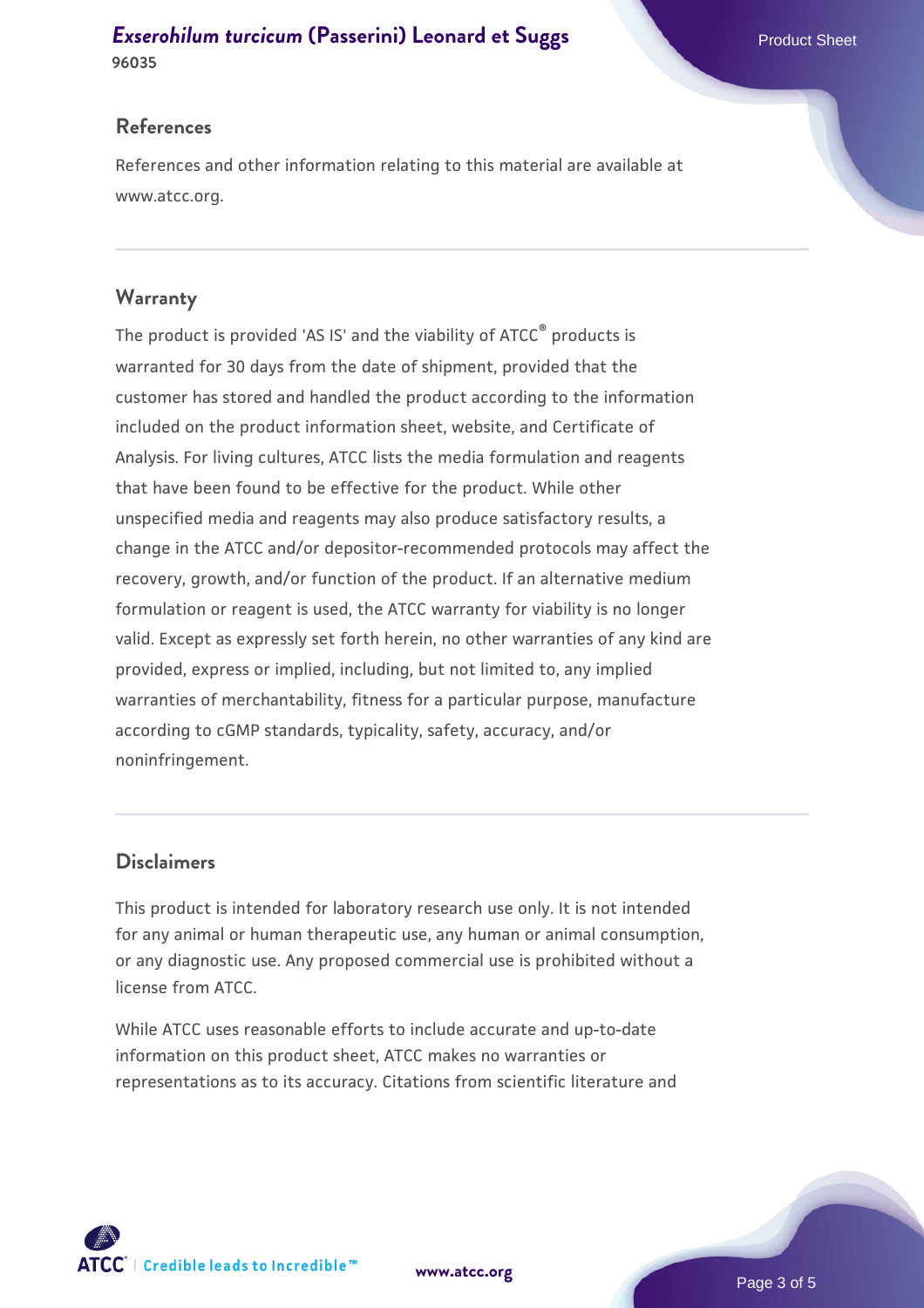#### **[Exserohilum turcicum](https://www.atcc.org/products/96035) [\(Passerini\) Leonard et Suggs](https://www.atcc.org/products/96035)** Product Sheet **96035**

patents are provided for informational purposes only. ATCC does not warrant that such information has been confirmed to be accurate or complete and the customer bears the sole responsibility of confirming the accuracy and completeness of any such information.

This product is sent on the condition that the customer is responsible for and assumes all risk and responsibility in connection with the receipt, handling, storage, disposal, and use of the ATCC product including without limitation taking all appropriate safety and handling precautions to minimize health or environmental risk. As a condition of receiving the material, the customer agrees that any activity undertaken with the ATCC product and any progeny or modifications will be conducted in compliance with all applicable laws, regulations, and guidelines. This product is provided 'AS IS' with no representations or warranties whatsoever except as expressly set forth herein and in no event shall ATCC, its parents, subsidiaries, directors, officers, agents, employees, assigns, successors, and affiliates be liable for indirect, special, incidental, or consequential damages of any kind in connection with or arising out of the customer's use of the product. While reasonable effort is made to ensure authenticity and reliability of materials on deposit, ATCC is not liable for damages arising from the misidentification or misrepresentation of such materials.

Please see the material transfer agreement (MTA) for further details regarding the use of this product. The MTA is available at www.atcc.org.

#### **Copyright and Trademark Information**

© ATCC 2021. All rights reserved. ATCC is a registered trademark of the American Type Culture Collection.

#### **Revision**

This information on this document was last updated on 2021-05-19



**[www.atcc.org](http://www.atcc.org)**